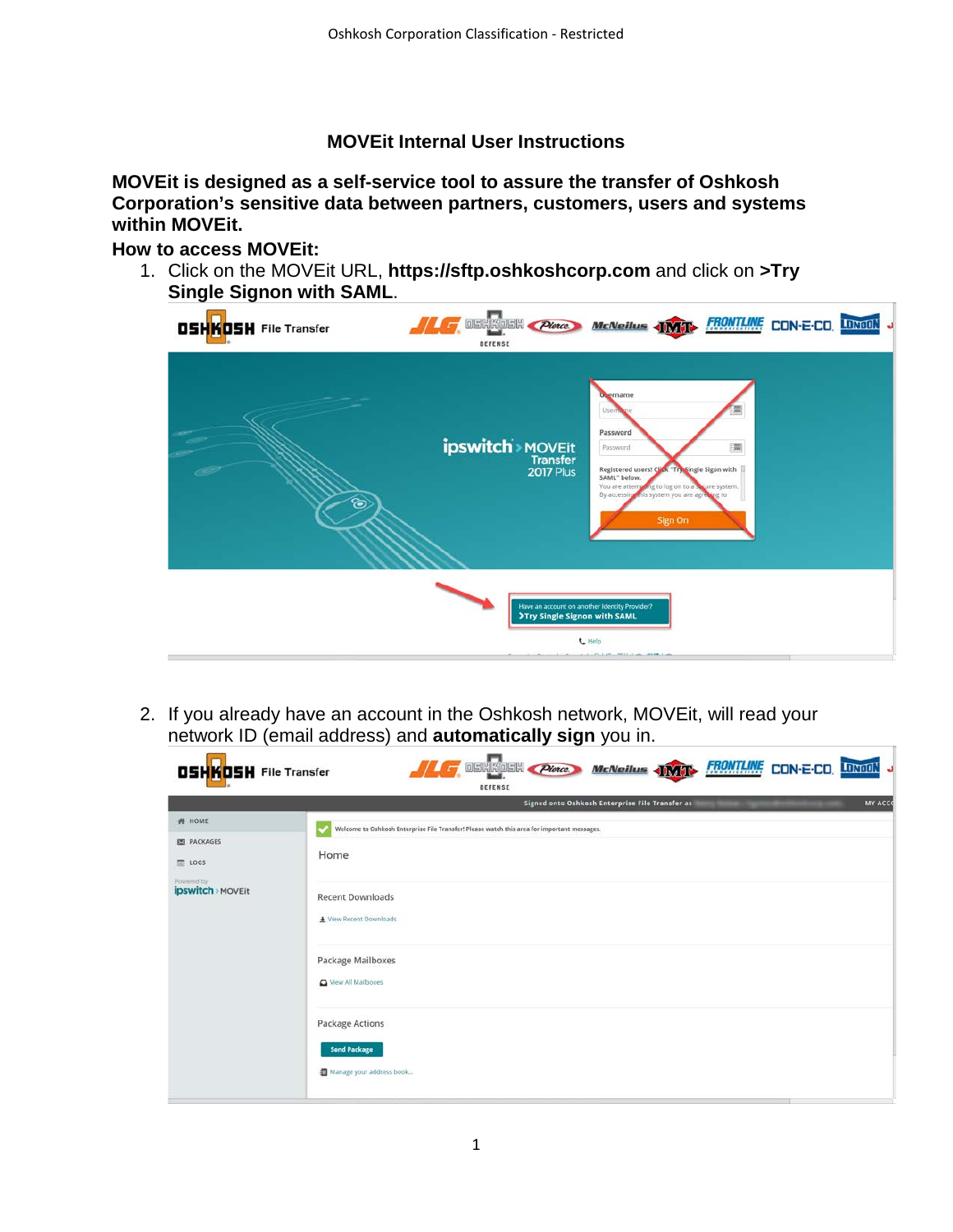# **Introduction:**

MOVEit is to be used for the purpose of sending a secure message/file to an external user. The external user is sent an email notifying the recipient has a file to be downloaded and how to access the files, see section "**What will the receiver see?"**. If you and the external user intend to continue to use this method of file transfer, please submit an OSCAR request ticket to have the external user account permanently created.

#### **How to attach and send a file:**

1. Click on **Packages.** (On the left side table)

|                                     | DEFENSE                                                                                     |
|-------------------------------------|---------------------------------------------------------------------------------------------|
|                                     | MY ACCO<br>Signed onto Oshkosh Enterprise File Transfer as                                  |
| <b>例 HOME</b>                       | Welcome to Oshkosh Enterprise File Transfer! Please watch this area for important messages. |
| <b>EE</b> PACKAGES<br>$\equiv$ 1065 | Home                                                                                        |
| Privated by<br>ipswitch > MOVEIt    | <b>Recent Downloads</b><br>* View Recent Downloads                                          |
|                                     | Package Mailboxes<br>Ven All Malboxes                                                       |
|                                     | Package Actions<br><b>Send Package</b>                                                      |
|                                     | Manage your address book                                                                    |

2. Click **Send Package**. (This starts the process to attach a file)

|                             |                           | Signed onto Oshkosh Enterprise File Transfer as |                 | MY ACCO |
|-----------------------------|---------------------------|-------------------------------------------------|-----------------|---------|
| A HOME                      | Packages                  |                                                 |                 |         |
| <b>RE PACKAGES</b>          |                           |                                                 |                 |         |
| $\equiv$ 1065<br>Powered by | My Mallboxes              |                                                 |                 |         |
| ipswitch > MOVEit           | Mailbox                   | <b>ES New Packages</b>                          | Ca All Packages |         |
|                             | Coratts                   | ×                                               |                 |         |
|                             | $\Box$ inbox              | ×                                               | ×               |         |
|                             | $\blacktriangledown$ sent |                                                 |                 |         |
|                             | Templates                 |                                                 |                 |         |
|                             | Trash                     | $\sim$                                          | $\sim$          |         |
|                             |                           |                                                 |                 |         |
|                             | <b>Package Actions</b>    |                                                 |                 |         |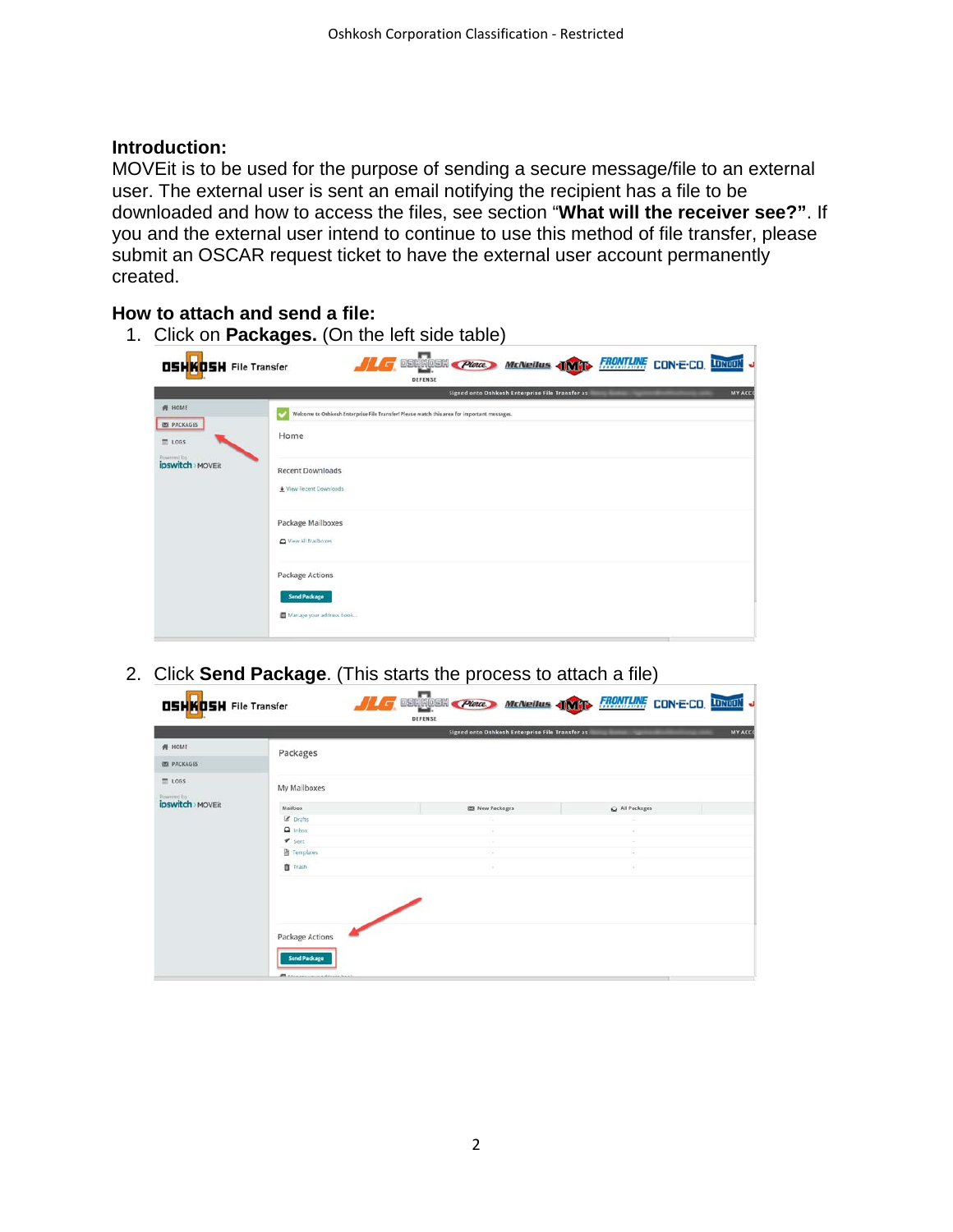3. Enter the external user's email address(es) in the **To** section, and fill out the **Subject:** and **Note:** \*MOVEit will not allow an empty note section to be sent\*

| <b>ES PACKAGES</b>              | New Package                                                                               |                          |
|---------------------------------|-------------------------------------------------------------------------------------------|--------------------------|
| <b>ED</b> LOGS                  | <b>Check Recipients</b><br>Save As Draft<br>Save As Template<br>Send<br>Preview<br>Cancel |                          |
| Powered by<br>ipswitch > MOVEit |                                                                                           |                          |
|                                 | 篇<br>图To                                                                                  |                          |
|                                 | Show Colbee<br>Subject:                                                                   |                          |
|                                 | Note:                                                                                     |                          |
|                                 |                                                                                           |                          |
|                                 |                                                                                           |                          |
|                                 |                                                                                           | <b>Contract Contract</b> |
|                                 |                                                                                           |                          |
|                                 |                                                                                           |                          |
|                                 |                                                                                           |                          |
|                                 | Files:<br>Total: 0 B                                                                      |                          |
|                                 |                                                                                           |                          |
|                                 | (Optional)<br><b>Launch the Upload Wizard</b>                                             |                          |
|                                 | Options:                                                                                  |                          |
|                                 | Delivery Receipt(s)<br>Prevent "Reply All"                                                |                          |
|                                 | Prevent all replies                                                                       |                          |
|                                 |                                                                                           |                          |

4. Now attach the file(es) by clicking the **Launch the Upload Wizard**.

| # HOME                      | New Package                                                                                                      |
|-----------------------------|------------------------------------------------------------------------------------------------------------------|
| <b>ES PACKAGES</b>          |                                                                                                                  |
| <b>D</b> LOGS<br>Powered by | Preview<br><b>Check Recipients</b><br>Save As Draft<br>Save As Template<br>Send<br>Cancel                        |
| ipswitch > MOVEIt           | 圖<br>JohnDoe@StringOnATinCan.com<br>图To<br>Show Co/Bcc                                                           |
|                             | Subject:<br>Test                                                                                                 |
|                             | ₽<br>Note:<br>FEE EE FFR 657<br>b / u                                                                            |
|                             | Testing                                                                                                          |
|                             |                                                                                                                  |
|                             |                                                                                                                  |
|                             | Files:<br>Total: 0 B<br>(Optional)<br>Launch the Upload Wizard                                                   |
|                             | Options:<br>Delivery Receipt(s)<br>Prevent "Reply All"                                                           |
|                             | Prevent all replies<br>Preview<br><b>Check Recipients</b><br>Save As Draft<br>Save As Template<br>Send<br>Cancel |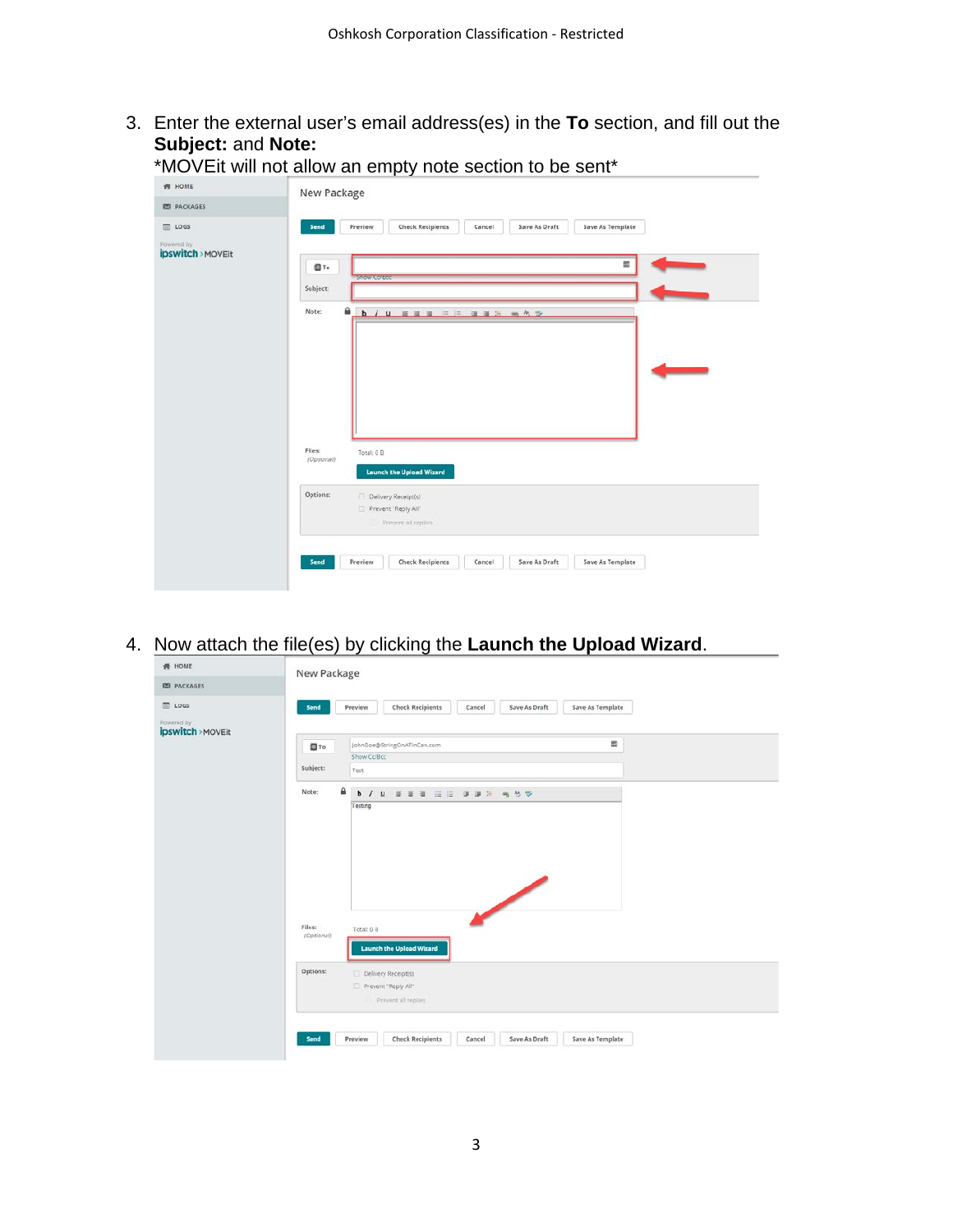|                                               | New Package                               |                                                                        |
|-----------------------------------------------|-------------------------------------------|------------------------------------------------------------------------|
| <b>ES PACKAGES</b>                            |                                           |                                                                        |
| <b>世 1005</b>                                 | Send<br>Preview                           | <b>Check Recipients</b><br>Save As Draft<br>Save As Template<br>Cancel |
| <b>Powered by</b><br><b>ipswitch</b> > MOVEIt |                                           |                                                                        |
|                                               | <b>D</b> To                               | 国<br>johnDoe@StringOnATinCan.com                                       |
|                                               | Show Correct<br>Subject:<br>Test          | MOVEit Upload Wizard<br>$\times$                                       |
|                                               | ⋒<br>Nate:<br>Testing                     | <b>b</b> / <b>u g</b> g g g<br>+ Add File(s)                           |
|                                               | Files:<br>Total: 0 B<br><b>IDptionali</b> | Send package immediately after upload<br>Launch the Upload Wizard      |
|                                               |                                           | Upload<br>Cancel                                                       |

5. Click, **+Add File(s)** to attach your file.

6. Select the file and click **Open**.

| <b>ED PACKAGES</b><br>1000       | New Package<br><b>send</b>                                                  | Preview Check Recipients Cancel Save As Draft Save As Template                                                                                                                 |                       |
|----------------------------------|-----------------------------------------------------------------------------|--------------------------------------------------------------------------------------------------------------------------------------------------------------------------------|-----------------------|
| Powered the<br>ipswitch > MOVEIt |                                                                             | C Open                                                                                                                                                                         | $\times$              |
|                                  | <b>BANDOR@SOVINGONTINGBIN.com</b><br><b>目To</b><br><b>STOW COBIL</b>        |                                                                                                                                                                                |                       |
|                                  | Sulgett<br>THIS:                                                            | $\rightarrow$ $\rightarrow$ $\uparrow$ <b>1</b> > This PC > Documents > Test<br>v O Search Test<br>÷<br><b>MOVEit Upload</b>                                                   | $\rho$                |
|                                  |                                                                             | $E$ .<br>Organize .<br>New folder                                                                                                                                              | $\bullet$<br>$\Box$   |
|                                  | A.<br>Note<br>$b$ / $u$ $v$ $v$                                             | <b>R</b> Documents<br>+ Add File(s)<br>Name<br>Date modified                                                                                                                   | Type                  |
|                                  | Teiting:                                                                    | Add-in Expres<br>Fest.txt<br>1/9/2019 3:53 PM<br>Custom Office<br>$\blacksquare$ iBM<br>MobaXterm<br>My Received<br>My Shapes<br>DneNote Not<br>Dracle<br>Test<br>$\vee$ $\in$ | <b>Text Docu</b><br>э |
|                                  | <b>Tilet:</b><br><b>TOURISTIC</b><br>(Gottonal)<br>Launch the Upload Wizant | Send package immed<br>File name: Test.txt<br>All Files<br>$\sim$<br>Open                                                                                                       | $\sim$<br>Cancel      |
|                                  | Options<br>Delivery Recorditi                                               | <b>Upload</b>                                                                                                                                                                  |                       |
|                                  | <b>Prevent Tragey Att</b><br><b>Western Car Country</b>                     |                                                                                                                                                                                |                       |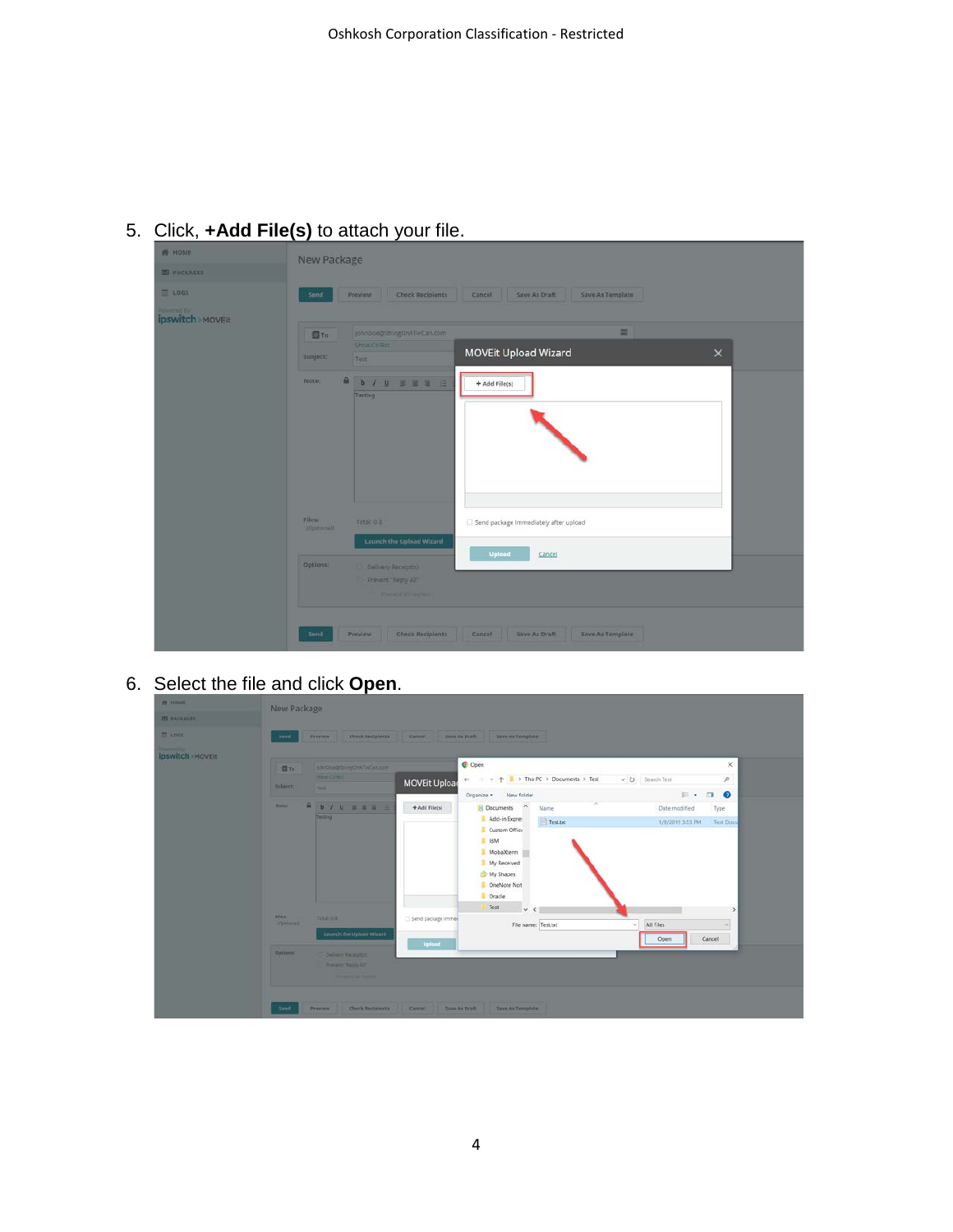| <b>PE HOME</b>     | New Package |                                                          |                                             |          |
|--------------------|-------------|----------------------------------------------------------|---------------------------------------------|----------|
| <b>ES PACKAGES</b> |             |                                                          |                                             |          |
| 1065               | Send        | <b>Check Recipients</b><br>Prayiew.                      | Save As Draft<br>Save As Template<br>Cancel |          |
| ipswitch MOVEIT    |             |                                                          |                                             |          |
|                    | 图To:        | johnDoe@StringOnATinCan.com                              | 国                                           |          |
|                    | Subject:    | <b>Show CUBCC</b><br>Test-                               | <b>MOVEit Upload Wizard</b>                 | $\times$ |
|                    | Note:       | <b>A b / U B B B E</b>                                   | + Add File(s)                               |          |
|                    |             | Testing                                                  | Test.bt                                     | û        |
|                    |             |                                                          |                                             |          |
|                    |             |                                                          |                                             |          |
|                    |             |                                                          |                                             |          |
|                    |             |                                                          |                                             |          |
|                    |             |                                                          | 1 file(s) ready to upload                   |          |
|                    | Films       | Total 0 B                                                | Send package immediating after upload       |          |
|                    | (Optional)  | Launch the Upload Wizard                                 |                                             |          |
|                    | Options:    | Delivery Receiptio                                       | Upload<br>Cancel                            |          |
|                    |             | <b>The Water Septy All:</b><br><b>Holland an excited</b> |                                             |          |

# 7. Select the file and click **Upload.**

- 8. If there are multiples files you want to attach, **Launch the Upload Wizard** button again, upload the second file and click ok.
- 9. When you complete attaching the file(es) you will see what has been uploaded.

| <b>骨 HOME</b>                   | New Package                                                                                                                                                                                         |
|---------------------------------|-----------------------------------------------------------------------------------------------------------------------------------------------------------------------------------------------------|
| <b>ES PACKAGES</b>              |                                                                                                                                                                                                     |
| LOGS                            | <b>Check Recipients</b><br>Save As Template<br>Save As Draft<br>Preview<br>Send<br>Cancel                                                                                                           |
| Powered by<br>ipswitch > MOVEit |                                                                                                                                                                                                     |
|                                 | 圜<br>johnDoe@StringOnATinCan.com<br>图 To                                                                                                                                                            |
|                                 | Show Co/Bcc                                                                                                                                                                                         |
|                                 | Subject:<br>Test                                                                                                                                                                                    |
|                                 | ≙<br>Note:<br>$b$ /<br>注 注<br>■■旨 鳴勿学<br>$\mathbf u$<br>斯<br>面 道<br>Testing                                                                                                                         |
|                                 | Files:<br><b>Contract of the Contract of Second</b><br>Test.txt & (96 B)<br>$\mathbf{x}$<br>(Optional)<br>Tesr2.txt (3 (192 B)<br>$\mathbf{x}$<br>لأكتب<br>Total: 288 B<br>Launch the Upload Wizard |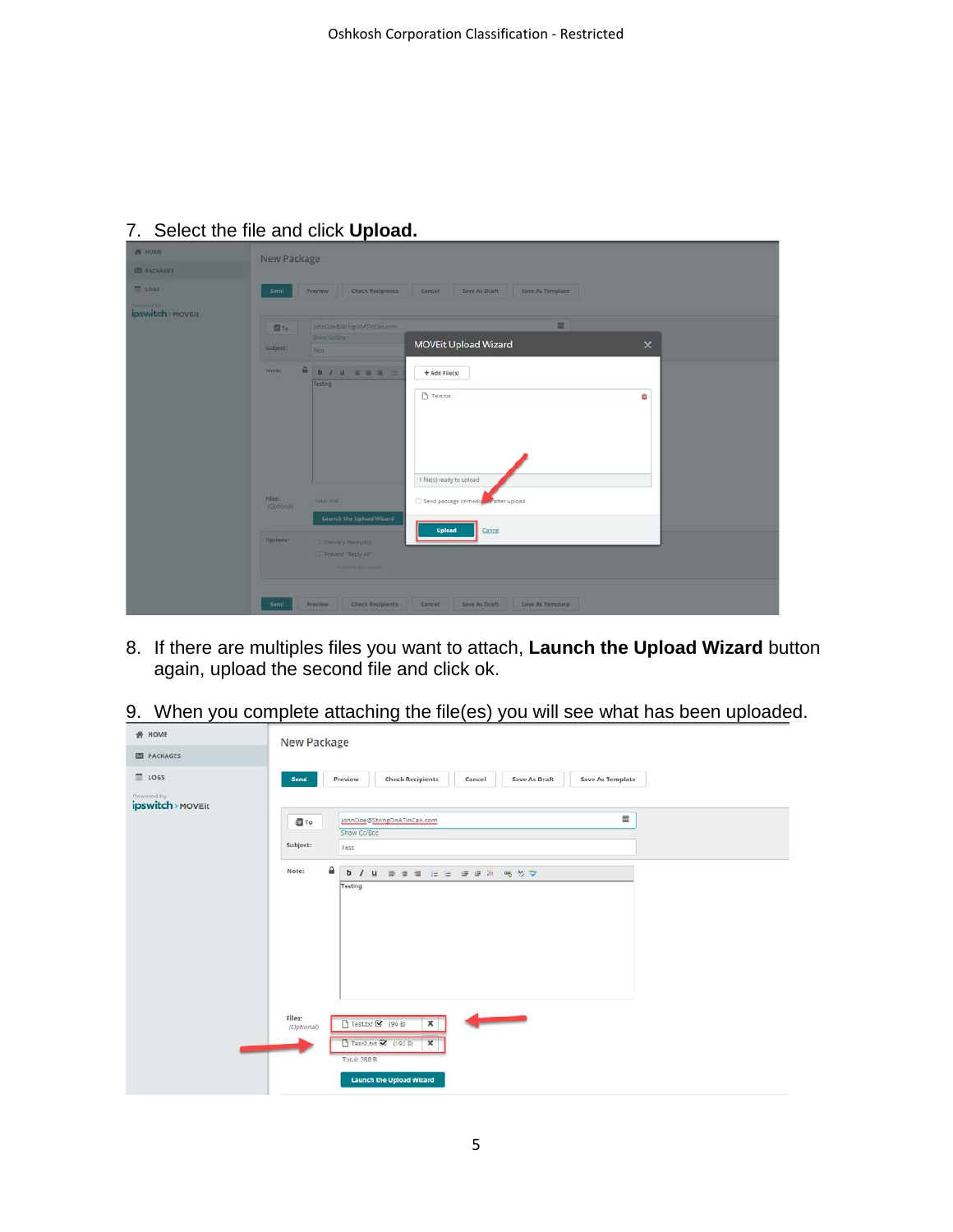10.Once the file has been uploaded, click the **Close** button.

\*Note; If you should click on, **Send package immediately after upload** will be sent immediately when the file has completed uploading\*

| <b>N</b> HOME      | u<br>Removed attachment OIC                               |                                         |
|--------------------|-----------------------------------------------------------|-----------------------------------------|
| <b>ES PACKAGES</b> |                                                           |                                         |
| 1065               | <b>New Package</b>                                        |                                         |
| <b>Powered by</b>  |                                                           |                                         |
| ipswitch > MOVEIt  | Check Recipients<br>Preview.<br>Send                      | Cancel Save As Draft Save As Template   |
|                    |                                                           |                                         |
|                    | JohnDoe@StringOnATinCan.com<br>图To<br><b>Show Crifter</b> | MOVEit Upload Wizard<br>$\times$        |
|                    | Subject:<br>Test                                          |                                         |
|                    | $\blacksquare$<br>Note:<br><b>b</b> / <b>u s</b> a a =    | $O$ Tesr2.bt                            |
|                    | Testing                                                   |                                         |
|                    |                                                           |                                         |
|                    |                                                           |                                         |
|                    |                                                           |                                         |
|                    |                                                           | Upload Succeeded.                       |
|                    |                                                           | Send package immedia<br>ey after upload |
|                    |                                                           | Close                                   |
|                    | Files:<br>□Teston @ (96日 ×<br>(Optional)                  |                                         |
|                    | Total: 95 B                                               |                                         |
|                    | Launch the Upload Wizard                                  |                                         |
|                    | <b>Options:</b><br>Delivery Receiptss                     |                                         |
|                    | Prevent "Reply All"                                       |                                         |
|                    | <b>FINNYIDAR POSES</b>                                    |                                         |
|                    |                                                           |                                         |

### **How to send the file:**

1. Confirm the files and email address is correct then click **Send** (either one, top or bottom).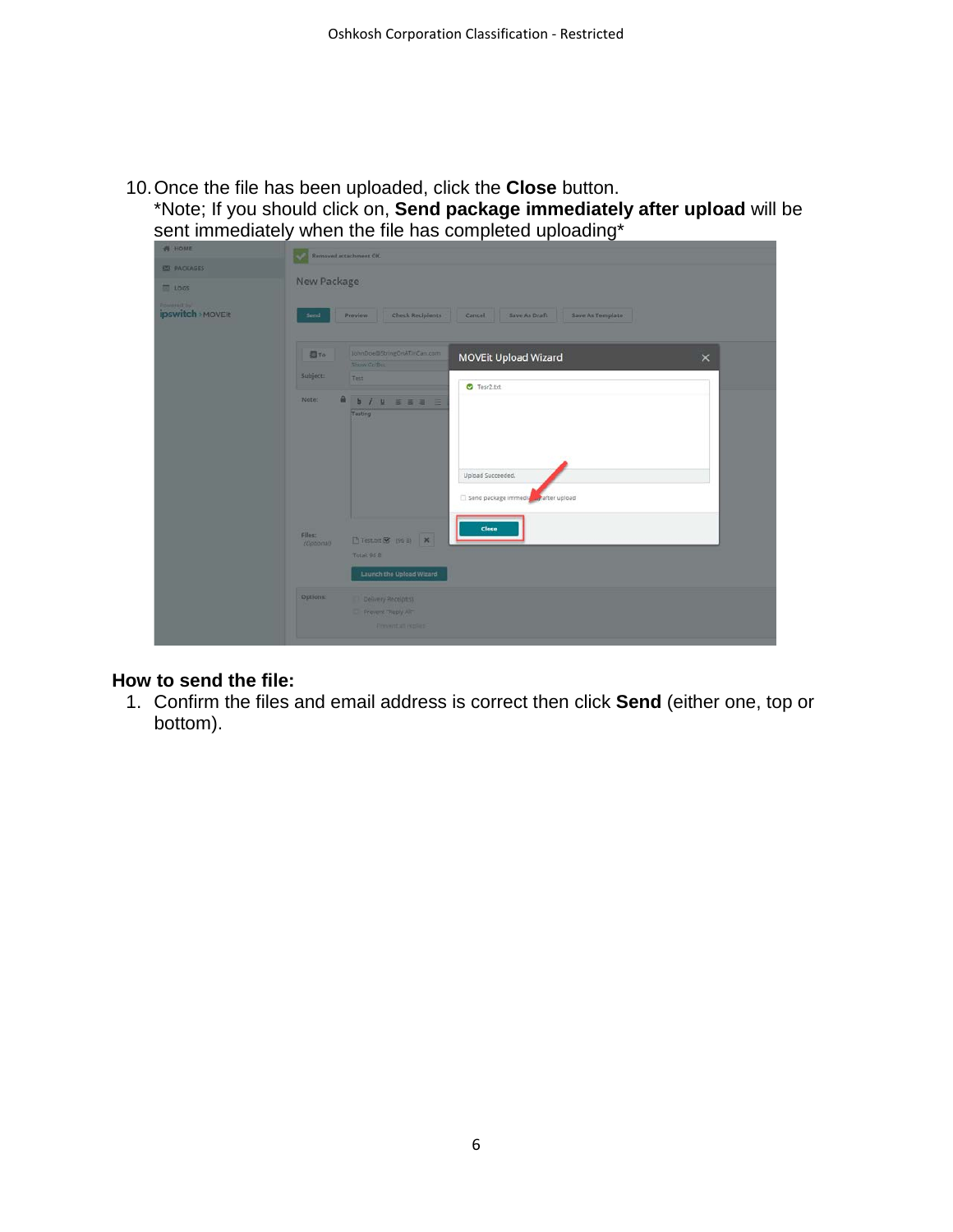| # HOME                          | New Package                                                                               |
|---------------------------------|-------------------------------------------------------------------------------------------|
| <b>ES PACKAGES</b>              |                                                                                           |
| <b>■ LOGS</b>                   | Preview<br><b>Check Recipients</b><br>Cancel<br>Save As Draft<br>Save As Template<br>Send |
| Powered by<br>ipswitch > MOVEit |                                                                                           |
|                                 | 羀<br>Johnes & StringOnATinCan.com<br>图To<br>Show Co/Box                                   |
|                                 | Subject:<br>Test                                                                          |
|                                 | ۵<br>Note:<br>b / u m m m in in m m m m t v                                               |
|                                 | Testing                                                                                   |
|                                 |                                                                                           |
|                                 |                                                                                           |
|                                 |                                                                                           |
|                                 |                                                                                           |
|                                 |                                                                                           |
|                                 |                                                                                           |
|                                 |                                                                                           |
|                                 | Files:<br><b>门 Test.txt @</b> (96 B)<br>$\pmb{\times}$                                    |
|                                 | (Optional)                                                                                |
|                                 | $\mathbf{x}$<br>□ Tesr2.txt 3 (192 B)                                                     |
|                                 | Total: 288 B                                                                              |
|                                 | <b>Launch the Upload Wizard</b>                                                           |
|                                 | Options:                                                                                  |
|                                 | Delivery Receipt(s)<br><b>Jent</b> "Reply All"                                            |
|                                 |                                                                                           |
|                                 |                                                                                           |
|                                 | Prevent all replies                                                                       |
|                                 |                                                                                           |

2. Once you send the file, you'll see a confirmation in your MOVEit "**My Mailbox".** You can check for a send confirmation by clicking on your **Sent** mailbox.

| 1065              | Packages                                     |                        |                |  |  |  |  |  |  |  |  |  |  |  |
|-------------------|----------------------------------------------|------------------------|----------------|--|--|--|--|--|--|--|--|--|--|--|
| ipswitch > MOVEIt | My Mailboxes                                 |                        |                |  |  |  |  |  |  |  |  |  |  |  |
|                   | Mailbox                                      | <b>ES New Packages</b> | C All Packages |  |  |  |  |  |  |  |  |  |  |  |
|                   | C Drafts                                     |                        |                |  |  |  |  |  |  |  |  |  |  |  |
|                   | $\Omega$ inbox.<br>$\blacktriangledown$ Sent |                        |                |  |  |  |  |  |  |  |  |  |  |  |
|                   | <b>C</b> Templates                           | $\sim$<br>w            |                |  |  |  |  |  |  |  |  |  |  |  |
|                   | <b>音 Trash</b>                               | D.                     | $\pi$          |  |  |  |  |  |  |  |  |  |  |  |
|                   |                                              |                        |                |  |  |  |  |  |  |  |  |  |  |  |
|                   |                                              |                        |                |  |  |  |  |  |  |  |  |  |  |  |
|                   |                                              |                        |                |  |  |  |  |  |  |  |  |  |  |  |
|                   | Package Actions                              |                        |                |  |  |  |  |  |  |  |  |  |  |  |
|                   |                                              |                        |                |  |  |  |  |  |  |  |  |  |  |  |

3. Inside your **Sent** mailbox will be a confirmation of the email you just sent. **Documents are only active for 7 days after they have been sent.**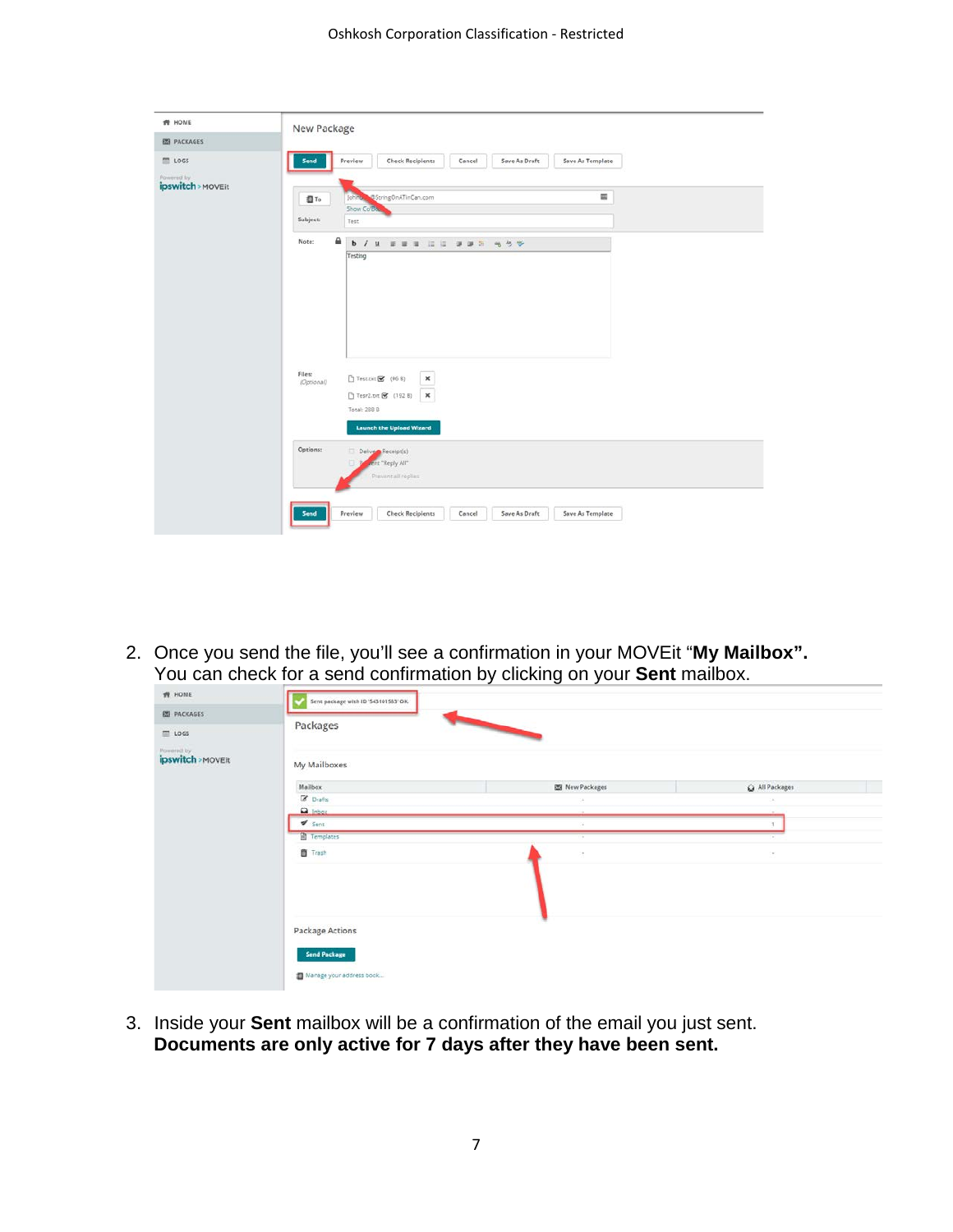| <b># HOME</b>      | Packages                                                   |                                  |             |                             |                     |
|--------------------|------------------------------------------------------------|----------------------------------|-------------|-----------------------------|---------------------|
| <b>EN PACKAGES</b> |                                                            |                                  |             |                             |                     |
| $\equiv$ 1065      | / My Mailboxes / Sent/                                     |                                  |             |                             |                     |
| ipswitch > MOVEIt  | Go To Mailbox                                              |                                  |             |                             |                     |
|                    | Subject                                                    | Files                            | Size<br>oo  | To                          | Date/Time           |
|                    | <b>Q</b> Test                                              | ž                                | OO:<br>t KB | JohnDoe@StringOnATinCan.com | 1/9/2019 4:06:58 PM |
|                    | Mark As New<br>Destination mailbox V<br>Return to Malboxes | Trash<br>Mark As Not New<br>Move |             |                             |                     |
|                    | <b>Package Actions</b><br><b>Send Package</b>              |                                  |             |                             |                     |
|                    | Manage your address book                                   |                                  |             |                             |                     |

#### **What will the receiver see?**

1. The external user will receive two emails, one email with their login information. And another email, notifying the external user that there's a file for them. Using the link in the login email, the external user will active their temporary account and create a password. This account and password are active for only **7 days**, from the time the account was created. After the first login email is sent, they will not receive another login information just other emails notifying them that new files having been sent to them.

#### **Email subject for temporary MOVEit account:**

"New User Account for Oshkosh Enterprise File Transfer (sftp.oshkoshcorp.com)"

|  |                                                   |   | New Package Is Waiting 1: 1993                                                                                             |                                                                                                                                                                                                                                                                                                               |                          |    |  |   |
|--|---------------------------------------------------|---|----------------------------------------------------------------------------------------------------------------------------|---------------------------------------------------------------------------------------------------------------------------------------------------------------------------------------------------------------------------------------------------------------------------------------------------------------|--------------------------|----|--|---|
|  |                                                   |   | to me -<br>New Package Notification<br>Welcome to Oshkosh Enterprise File Transfert A new package has been posted for you. | via Oshkosh Enterprise File Transfer Notification Service <donotreply_mit@oshkoshcorp.com></donotreply_mit@oshkoshcorp.com>                                                                                                                                                                                   | 2:27 PM (36 minutes ago) | 12 |  | ٠ |
|  |                                                   | ٠ | Subject: Testing                                                                                                           | You will be required to supply credentials in order to login and access this package. These credentials will be provided to you either by the original sender or by another email notification.<br>If site policy requires it, at sign on you will be quided through additional steps to secure your account. |                          |    |  |   |
|  |                                                   |   |                                                                                                                            | Please use the following URL and your username/password to login and view this package. You will also be given the opportunity to compose a secure reply to this package.<br>(https://sftp.oshkoshcorp.com/human.aspx?OrgID=8088&Arg12=message&Arg06=533840563&Arg08=854pb5popf8gmc4) )                       |                          |    |  |   |
|  | <b>Bandy</b>                                      |   | Regards.<br>Oshkosh Enterprise File Transfer Notification Service                                                          |                                                                                                                                                                                                                                                                                                               |                          |    |  |   |
|  | product changes<br><b><i>CARD CORPORATION</i></b> |   | Yes, I am interested.<br>What is this?<br><b>Sp</b> Forward<br>* Reply                                                     | I'm not interested.                                                                                                                                                                                                                                                                                           |                          |    |  |   |
|  | $1 - 4 - 1$                                       |   |                                                                                                                            |                                                                                                                                                                                                                                                                                                               |                          |    |  |   |

**Email subject for new Files:** "New Package Is Waiting"